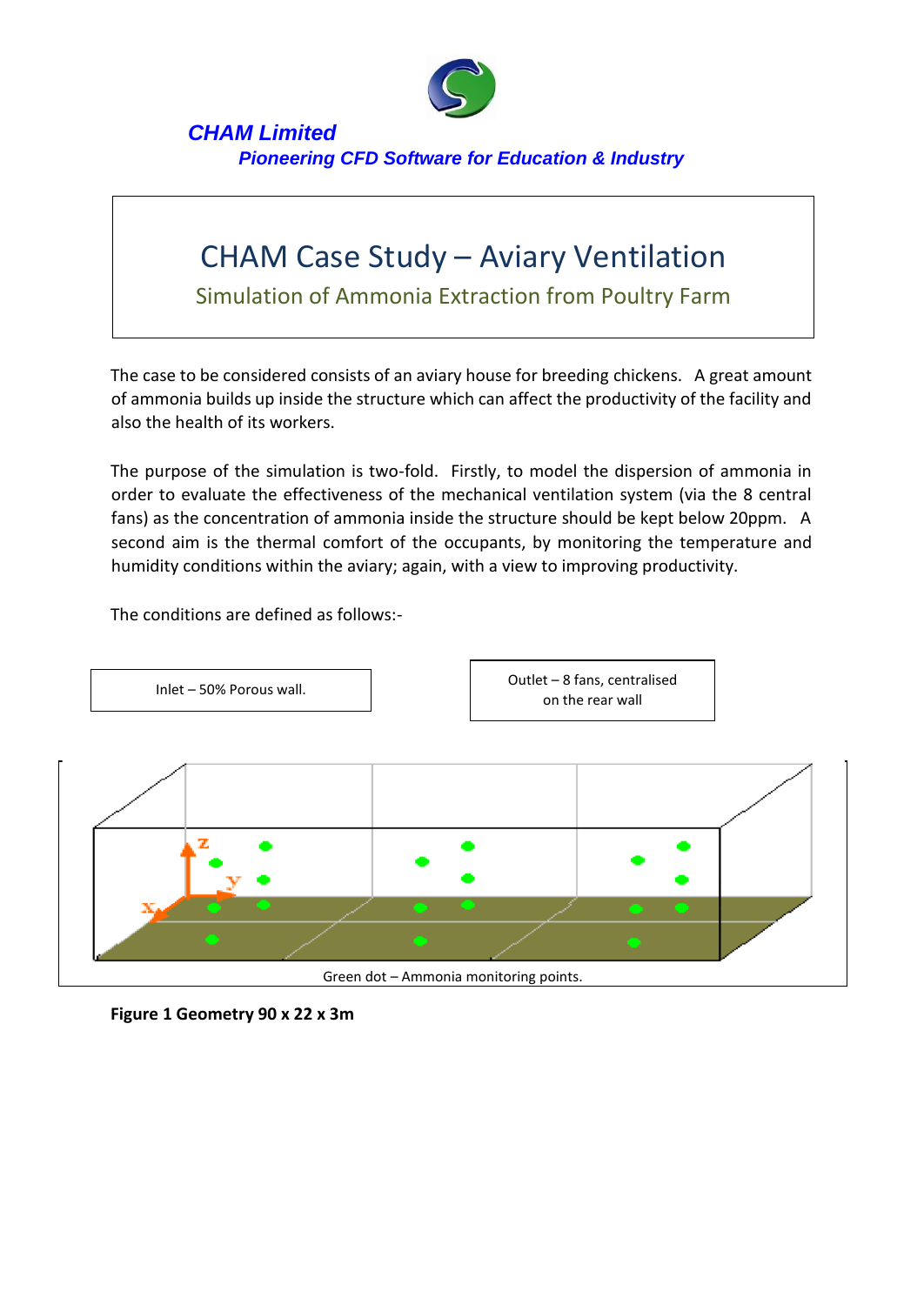







The ammonia release is the solution of a scalar, C1. The density is set to 'Ideal Gas, mixture gas constant' from Main Menu, Properties, Properties of current material (IDEAL\_GAS, MIX\_GCON). C1 represents the mass fraction of ammonia. The gas constants for air and ammonia are set to 287 and 488 respectively (Universal Gas Constant/Molecular Weight). Buoyancy is set using the 'Reference density' formulation. The reference density is set to that of air at ambient temperature and pressure.

> The floor is an INLET, where the mass fraction of C1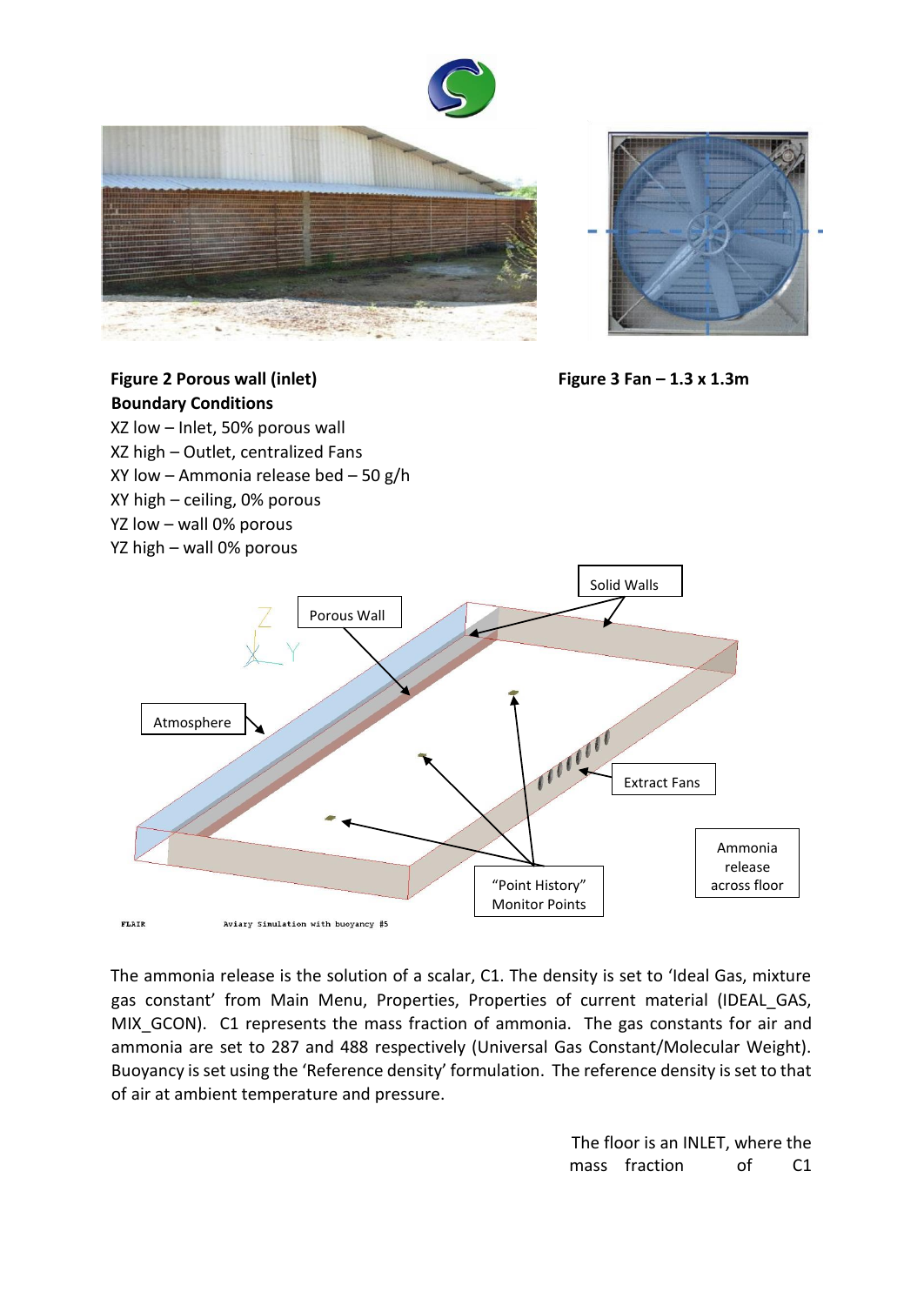

(ammonia) is 1.0. The mass flow rate is 50g/h, which is 0.0000138 Kg/sec. The porous wall is a PLATE with a porosity of 0.5, set a little way in from the edge of the domain. The pressure drop correlation is set Cross-sectional to 'CIBSE perforated plate', velocity which gives a quadratic loss coefficient of 4.

The atmosphere is represented as an OPENING on the edge of the domain next to the porous wall. The fans on the other side are all INLETs, with a negative velocity of 1m/s; ie extracting air from the domain. The other external walls are all PLATEs.



The temperature is also an important consideration. In this case, ambient conditions are defined as 20˚C and the heat generated by the chickens set at 25˚C.

The concentr ation of ammonia in parts-per-million is specified via the INFORM (INput of FORMulae feature) as PPM = 1E6\*density\*C1 . As many "Point History" monitor points as are needed are located in areas of specific interest  $-$  in this case to assimilate data conce rned with Ammonia concentration.

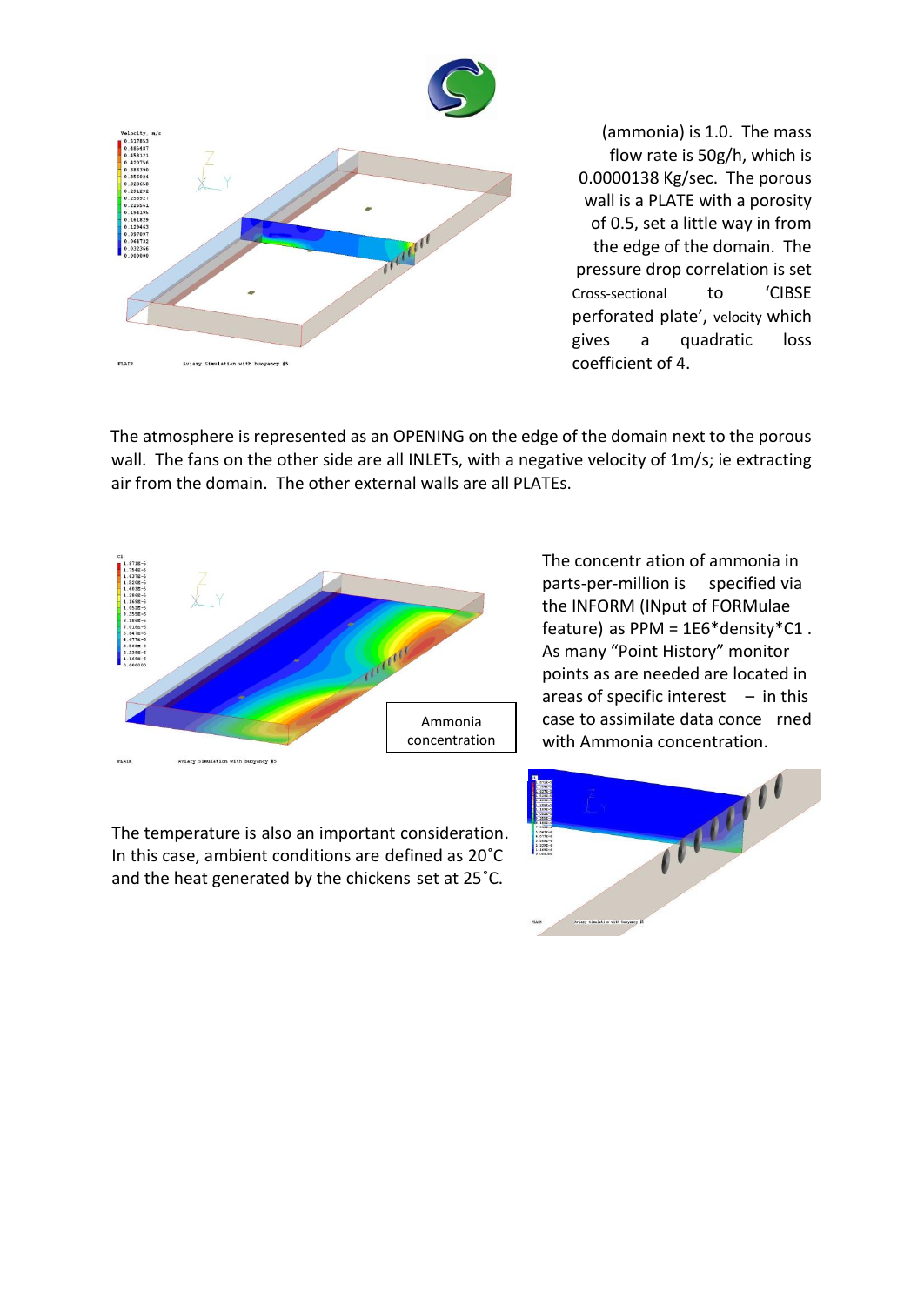

Aviary Simulation with buoyancy #6 FLAIR

FLAIR Aviary Simulation with buoyancy #6